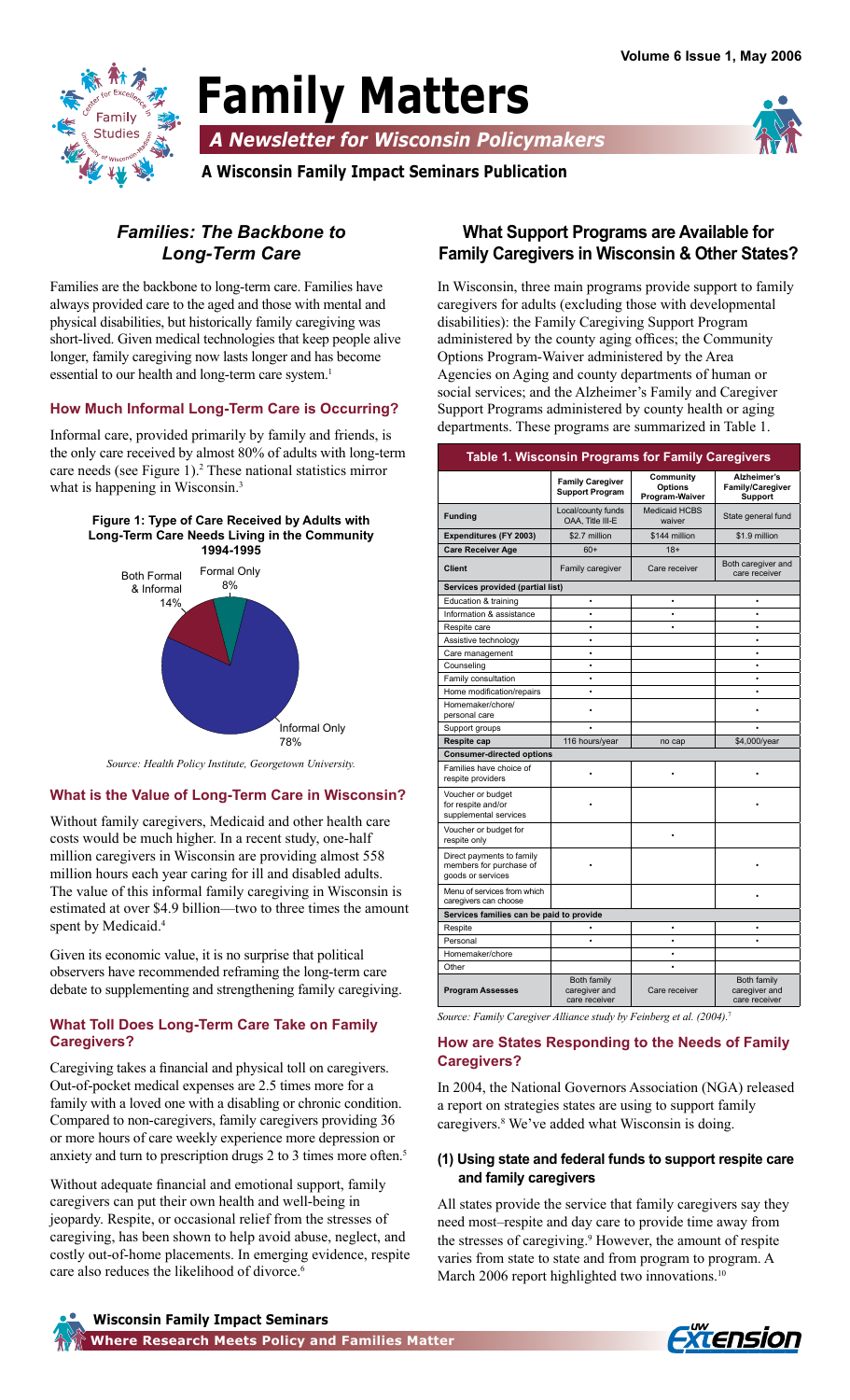

**Family Matters, Vol 6 No 1 Wisconsin Family Impact Seminars** University of Wisconsin-Madison/Extension 1300 Linden Drive, Room 130 Madison, WI 53706-1524

# *The Value of Families in Long-Term Care! A Brief for Policymakers*

**Family Matters** is a newsletter for state policymakers published by the Wisconsin Family Impact Seminars (WISFIS). WISFIS connects research and policymaking, and examines the impact of policies on families. The seminars provide objective, state-of-the-art information on a range of policy options. WISFIS is a joint effort of University of Wisconsin-Extension and the Center for Excellence in Family Studies in the School of Human Ecology at the University of Wisconsin-Madison.

This newsletter was written by Karen Bogenschneider and Heidi Normandin, and produced by Jenn Seubert. The director of the Wisconsin Family Impact Seminars is Professor and Extension Specialist Karen Bogenschneider.

For further information, contact Heidi at (608) 262-5779 or [hnormand@ssc.wisc.edu,](mailto:hnormand@ssc.wisc.edu) or Karen at (608) 262-4070 or [kpbogens@wisc.edu.](mailto:kpbogens@wisc.edu) You can access WISFIS briefing reports at: <http://www.familyimpactseminars.org/wifis.htm>

**Family Matters** is on the web at:

<http://www.familyimpactseminars.org/newsletters.htm> *This newsletter can be copied and distributed without permission. Please notify the authors of how this newsletter is used.*

First, states are taking a more "family-centered" approach to long-term care by considering as the client both the person receiving care and the caregiver. When family and friends are physically and mentally healthy, they are more able to care for their loved one and to provide better care. One new direction states are taking is to uniformly assess the needs of caregivers in their home and community-based services programs. To date, only 5 states that conduct uniform assessments (not Wisconsin) include a caregiver component.<sup>11</sup>

Second, states are building collaborations between the aging network and health care providers. Because health care providers are often the first entry into the long-term care system, they can (a) identify when caregiving may be impairing the health of caregivers, and (b) connect caregivers with support services.12

## **(2) Maximizing choice for consumers and caregivers**

States are moving toward giving care recipients more choices and greater control of their long-term care by offering options such as vouchers for purchasing services, paying family members to provide care, and offering a variety of respite care arrangements. *Cash and Counseling*, perhaps the most wellknown of these efforts, was piloted by **Arkansas**, **Florida,** and **New Jersey**. With the passage of the 2005 Deficit Reduction Act in February 2006, states now can offer these "individual budget" programs without a federal waiver.<sup>13</sup>

**Wisconsin** is one of 10 states that already had an individual budget program in place before February. Wisconsin offers some aspects of consumer direction in all three of its main family caregiver support programs (See Table 1). In addition, Family Care offers Self Directed Supports (SDS), a voluntary program for Family Care beneficiaries. Most (91%) of the expenditures have been used for personal care, supportive home care, or other home health care.<sup>14</sup> The average SDS expenditure per member is \$700 per month. In February 2005, there were 2,087 Family Care beneficiaries participating in some form of SDS; most were in Milwaukee.

- $\bullet$  In 2002, Wisconsin ranked 8<sup>th</sup> in the nation for the percent of people aged 85 and older.
- In 2004-2005, Wisconsin's Medicaid program spent nearly \$2.2 billion on long-term care, about half on home and community-based care (48%) and half for institutionalized care (52%).
- In 2003, Wisconsin ranked 11<sup>th</sup> highest in the nation for the percent of elderly in a nursing home.
- The elderly without family caregivers are 7 times more likely to be in a nursing home.
- In Wisconsin, one-half million citizens are providing almost 558 million hours each year caring for ill and disabled adults—at an estimated value of over \$4.9 billion.

## **(3) Expanding Family and Medical Leave**

The federal Family and Medical Leave Act guarantees employees of businesses with at least 50 employees 12 weeks of unpaid leave each year to care for a newborn, newly adopted child, or seriously ill family member. States have expanded their laws in several ways.<sup>15</sup> Listed below are provisions that Wisconsin does not currently provide:

- • **Oregon** and **Vermont** expanded leave provisions to workplaces with fewer than 50 employees.
- • **California**, **Connecticut**, **Louisiana**, **Oregon**, **Rhode Island**, and **Tennessee** extended the 12-week leave period.
- • **Washington** allows public and private sector employees to use family leave to care for a seriously ill grandparent. **Wisconsin** does not, unless the grandparent is raising a child.
- No state covers leave for a caregiver whose child or elder is not seriously ill, but is too sick to go to child care or day care.

## **(4) Improving tax treatment of caregiver expenses**

In Wisconsin, caregivers can count the care recipient as a dependent if they provide more than half of the care. However, Wisconsin citizens cannot deduct caregiver expenses on their state income taxes.

References are at [http://www.familyimpactseminars.org/newsletters.htm.](http://www.familyimpactseminars.org/newsletters.htm) 

To read the entire National Governors Association report, visit [http://www.nga.org/Files/pdf/0406AgingCaregivers.pdf.](http://www.nga.org/Files/pdf/0406AgingCaregivers.pdf)

To read *A Policymakers Guide to Long-Term Care in Wisconsin: Public, Private, and Family Perspectives*, from the recent Wisconsin Family Impact Seminar report on long-term care reform, visit [http://www.familyimpactseminars.org/fis23.htm.](http://www.familyimpactseminars.org/fis23.htm)

To read the *Family Caregiver Alliance 50-state study,* visit [http://www.caregiver.org/caregiver/jsp/content\\_node.jsp?nodeid=1220.](http://www.caregiver.org/caregiver/jsp/content_node.jsp?nodeid=1220)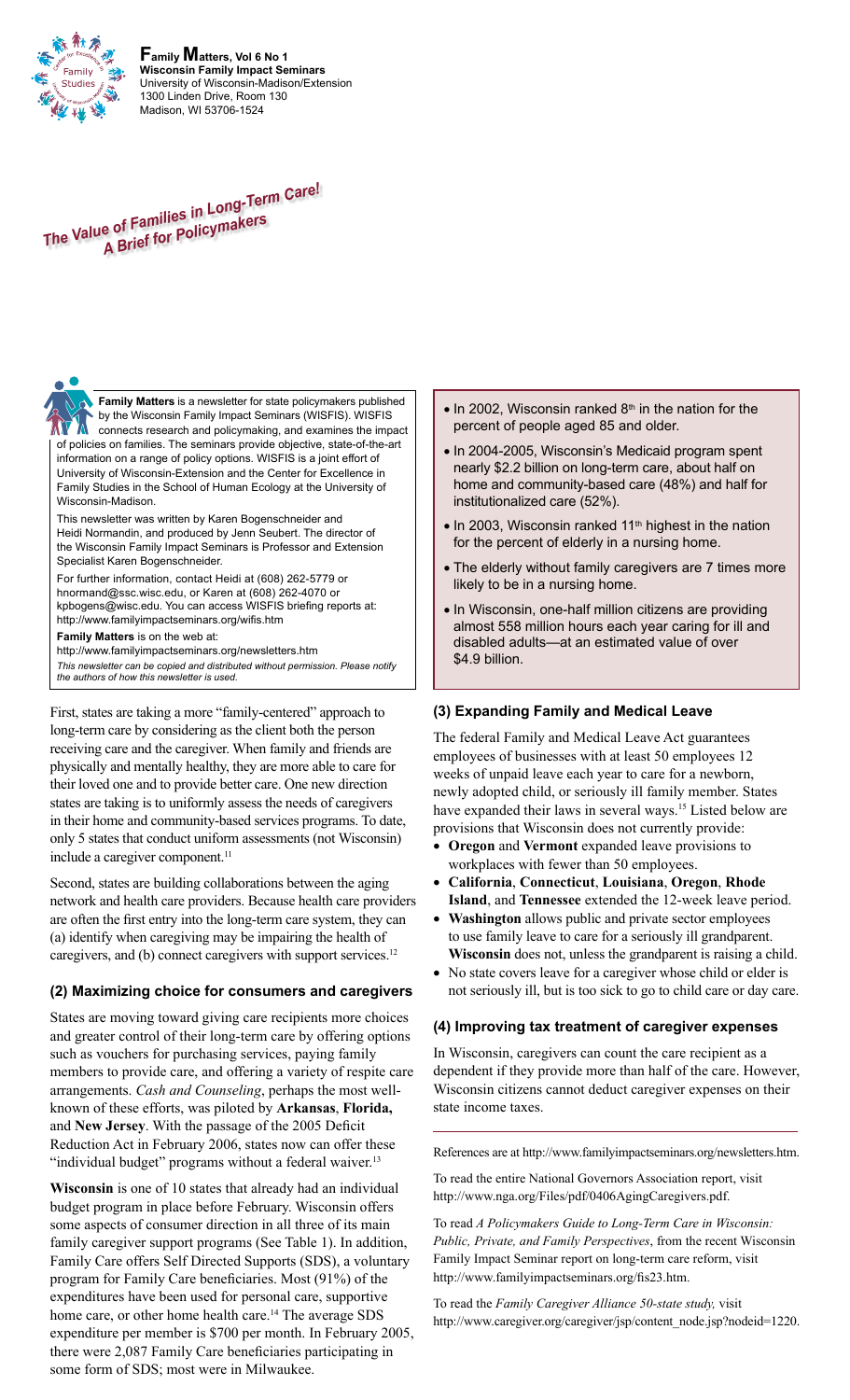

#### **Family Matters**  $\mathbf{E} = \mathbf{E} \mathbf{E} \mathbf{E} \mathbf{E} \mathbf{E} \mathbf{E} \mathbf{E} \mathbf{E} \mathbf{E} \mathbf{E} \mathbf{E} \mathbf{E} \mathbf{E} \mathbf{E} \mathbf{E} \mathbf{E} \mathbf{E} \mathbf{E} \mathbf{E} \mathbf{E} \mathbf{E} \mathbf{E} \mathbf{E} \mathbf{E} \mathbf{E} \mathbf{E} \mathbf{E} \mathbf{E} \mathbf{E} \mathbf{E} \mathbf{E} \mathbf{E} \mathbf{E} \mathbf{E} \mathbf{E} \mathbf$ Options Program-Waiver administered by the Area Agencies on Aging and county departments of human or social services; and the Alzheimer's Family and Caregiver

*A Newsletter for Wisconsin Policymakers* departments. These programs are summarized in Table 1. The  $\mathcal{T}_\text{A}$ 



#### **A Wisconsin Family Impact Seminars Publication** These national statistics mirror

#### **References for Family Matters, Volume 6, Issue 1** "The Value of Families in Long-Term Care" **Family Caregivers in Wisconsin & Other States? Expenditures (FY 2003)** \$2.7 million \$144 million \$1.9 million

- <sup>1</sup> Feinberg, L., Horvath, J., Hunt, G., Plooster, L., Kagan, J., Levine, C., Lynn, J., et al. (2003, December 1). *Family caregiving and public policy: Principles* for change. Bethesda, MD: National Alliance for Caregiving. Retrieved May 15, 2006 from [http://www.caregiving.org/data/principles04.pdf.](http://www.caregiving.org/data/principles04.pdf)  $\mathcal{L}$  provided and those with mental and those with mental and those with mental and those with mental and those with mental and those with mental and those with mental and those with mental and those with mental and t caregivers for a duality  $\mathcal{C}$  of  $\mathcal{C}$  of  $\mathcal{C}$  with developmental developmental developmental developmental developmental developmental developmental developmental developmental developmental developmental deve client Family caregiving and public policy. *Frinciple*.<br>15, 2006 S<sub>and</sub> Muslim Caregiving and public policy. **Frinciple**.
- <sup>2</sup> Thompson, L. (2004, March). Long-term care: Support for family caregivers. Washington, DC: Georgetown University Long-Term Care Financing Project. Retrieved December 20, 2005 from [http://ltc.georgetown.edu/pdfs/caregivers.pdf.](http://ltc.georgetown.edu/pdfs/caregivers.pdf) 4, March). Long-term care: Support for family caregivers. Washington, DC: Georgetown University Long-Term Care Fi
- <sup>3</sup> Wisconsin Department of Health and Family Services. (2004, November). Profiles of older Wisconsin residents: A summary of statewide survey data from 2001-2002. Madison, WI: Division of Disability and Elder Services, Bureau of Aging and Long Term Care Services. Retrieved<br>December 15, 2005 from http://dbfs.wisconsin.gov/asing/demographics/profiles.pdf December 15, 2005 from [http://dhfs.wisconsin.gov/aging/demographics/profiles.pdf.](http://dhfs.wisconsin.gov/aging/demographics/profiles.pdf) WISCONSIN Department of Health and Pamily Services. **How Much Informal Long-Term Care is Occurring?** Options Program-Waiver administered by the Area Profiles of older Wisconsin residents: A summary of statewide surv<br>Care managements of the second Level Trans Care Secondary Distributed  $S_{\rm p}$  and  $S_{\rm p}$  and  $S_{\rm p}$  and  $S_{\rm p}$  aging health or aging health or aging health or aging  $S_{\rm p}$  $\mathcal{L} = \mathcal{L}$
- <sup>4</sup> Feinberg, L., Newman, S., Gray, L., Kolb, K., & Fox-Grage, W. (2004, November). The state of the states in family caregiver support: A 50-state study: Wisconsin state profile. San Francisco, CA: Family Caregiver Alliance. Retrieved May 16, 2005 from [http://www.caregiver.org/caregiver/](http://www.caregiver.org/caregiver/jsp/content_node.jsp?nodeid=1276)<br>isp/content\_pode.isp?podeid=1276 [jsp/content\\_node.jsp?nodeid=1276.](http://www.caregiver.org/caregiver/jsp/content_node.jsp?nodeid=1276)  $T_{\rm tot}$  national statistics mirrors mirrors mirrors mirrors mirrors mirrors mirrors mirrors mirrors mirrors mirrors mirrors mirrors mirrors mirrors mirrors mirrors mirrors mirrors mirrors mirrors mirrors mirrors mirrors
- <sup>5</sup> Feinberg, L., Horvath, J., Hunt, G., Plooster, L., Kagan, J., Levine, C., Lynn, J., et al. (2003, December 1). Family caregiving and public policy: *Principles for change.* Bethesda, MD: National Alliance for Caregiving. Retrieved May 15, 2006 from [http://www.caregiving.org/data/](http://www.caregiving.org/data/principles04.pdf) [principles04.pdf.](http://www.caregiving.org/data/principles04.pdf) Funcipies for change. Bethestia, MD. National Amance for Caregiving. Ketheved May 15, 2000 from http://www.caregivin<br>Principles04 pdf waiver State general fund *Source: L., Horvath, J., Hunt, G., Plooster, L., Kagan, J., Levine, C., Lynn, J., et al. (2003, December 1). Family caregiving and public po*
- <sup>6</sup> Feinberg, L., Horvath, J., Hunt, G., Plooster, L., Kagan, J., Levine, C., Lynn, J., et al. (2003, December 1). Family caregiving and public policy: Principles for change. Bethesda, MD: National Alliance for Caregiving. Retrieved May 15, 2006 from [http://www.caregiving.org/data/](http://www.caregiving.org/data/principles04.pdf)  $principles 04.pdf.$  $\mathcal{O}$  I.pul.  $\mu$ illici $\mu$ rs each  $\mu$ urs each carried adults.
- <sup>7</sup> Feinberg, L., Newman, S., Gray, L., Kolb, K., & Fox-Grage, W. (2004, November). The state of the states in family caregiver support: A 50-state study: Wisconsin state profile. San Francisco, CA: Family Caregiver Alliance. Retrieved May 16, 2005 from [http://www.caregiver.org/caregiver/](http://www.caregiver.org/caregiver/jsp/content_node.jsp?nodeid=1276) [jsp/content\\_node.jsp?nodeid=1276.](http://www.caregiver.org/caregiver/jsp/content_node.jsp?nodeid=1276)
- <sup>8</sup> Center for Best Practices Aging Initiative. (2004, June). State support for family caregivers and paid home-care workers. Washington, DC: National Governors Association. Retrieved December 19, 2005 from [http://preview.nga.org/Files/pdf/0406AgingCaregivers.pdf.](http://preview.nga.org/Files/pdf/0406AgingCaregivers.pdf) <sup>8</sup> Center for Best Practices Aging Initiative. (2004, June). State support for family caregivers and paid home-care workers. Washington, DC: National Governors Association. Retrieved December 19, 2005 from http://preview.nga.org/Files/pdf/0406
- <sup>9</sup> Ooms, T. & Preister, S. (1988). A strategy for strengthening families: Using family criteria in policymaking and program evaluation (a report of the Family Criteria Task Force). Washington, DC: American Association of Marriage and Family Therapy. *Respite called the series of the series* Information Family Criteria Task Force). Washington, DC: American Association of Marriage and Family Therapy.
- <sup>10</sup> Feinberg, L., Wolkwitz, K., & Goldstein, C. (2006, March). Ahead of the curve: Emerging trends and practices in family caregiver support. Washington, DC: American Association of Retired Persons Public Policy Institute. Retrieved May 15, 2006 from [http://assets.aarp.org/rgcenter/](http://assets.aarp.org/rgcenter/il/2006_09_caregiver.pdf) il/2006\_09\_caregiver.pdf. <sup>10</sup> Feinberg, L., Wolkwitz, K., & Goldstein, C. (2006, March). Ahead of the curve: Emerging trends and practices in family caregiver support.
- <sup>11</sup> Feinberg, L., Newman, S., Gray, L., Kolb, K., & Fox-Grage, W. (2004, November). The state of the states in family caregiver support: A 50-state study. San Francisco, CA: Family Caregiver Alliance. Retrieved May 16, 2005 from http://www.caregiver.org/caregiver/jsp/content\_node.  $jsp?nodeid=1276.$
- <sup>12</sup> Feinberg, L., Wolkwitz, K., & Goldstein, C. (2006, March). Ahead of the curve: Emerging trends and practices in family caregiver support. Pennetg, E., WORWIZ, K., & Goldstein, C. (2000, March). Aneau of the curve. Emerging trends and practices in jumity caregiver support.<br>Washington, DC: American Association of Retired Persons Public Policy Institute. Retrie il/2006\_09\_caregiver.pdf. **(1) Using state and federal funds to support respite care**
- <sup>13</sup> Spillman, B. C., Black, K. J., & Ormond, B.A. (2006, April). *Beyond Cash and Counseling: An inventory of individual budget-based community* long-term care programs for the elderly. Washington, DC: Kaiser Commission on Medicaid and the Uninsured. Retrieved May 2, 2006 from https://www.ucf.com/washington.org/2006.html ong-term care programs for the eaterly. Washington, DC. Kan<br>[http://www.kff.org/medicaid/upload/7485.pdf.](http://www.kff.org/medicaid/upload/7485.pdf)  $\sim$  Spilman, B. C., Black, K. J., & Ormond, B.A. (2006, April). *Beyond Cash and Counseling: An inventory of individual bu*  $m_{\rm FUV}$  w w w.K11.01g/medicald/uptodal/1-rost.pdf. <sup>13</sup> Spillman, B. C., Black, K. J., & Ormond, B.A. (2006, April). *Beyond* need most–respite and day care to provide time away from t and Counseling. An inventory of marviality buildings community<br>mission on Medicard and the Uningured. Detrieved May 2, 2006 from varies from state to state and from program to program. A

*continued*